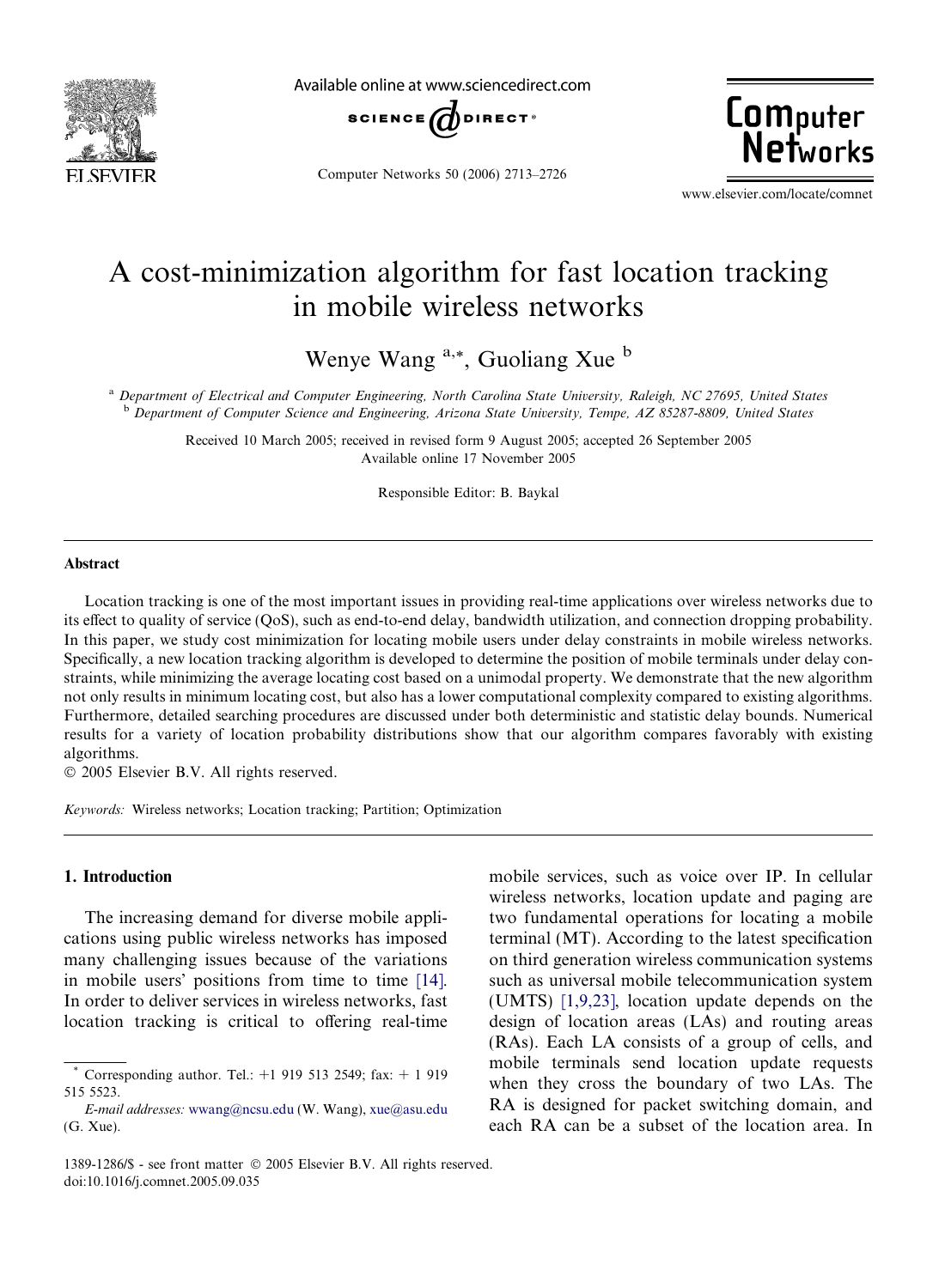other words, mobile terminals update their location information with the system based on location management mechanisms.

On the opposite, paging is a process to locate MTs, which is performed by the system instead of end users [\[16,19\].](#page--1-0) The main challenge in locating MTs is to reduce the signaling cost under delay constraints. Therefore, the minimization of cost and delay caused by locating mobile objects has been studied extensively by researchers [\[2,7,11,15–](#page--1-0) [17,20,24\]](#page--1-0). In future wireless networks, many applications of multimedia services have various quality of service (QoS) requirements, including delay, transmission rate, pricing models and so on.

Among these parameters, delay is one of the most important metrics because it is directly related to the perceived QoS and is used to differentiate real-time and non-real-time applications. Therefore, traditional broadcast paging scheme used for telephony systems, in which polling messages are sent to every cell in the LA, is not appropriate for dual services in circuit-switched and packet-switched domains. Under this broadcast paging scheme, the paging delay is minimized since there is only one polling cycle required to find the called MT and all cells within the LA receive the paging request simultaneously, where a polling cycle is the round trip time from when a paging message is sent until the response is received. However, the cost of this paging scheme is high and the utilization of bandwidth is low since all cells in the LA are searched, which consumes a large amount of down-link radio resources for high mobility users.

As the demand for wireless services such as emails, transactions, and web-browse grows rapidly, the signaling traffic caused by location tracking increases accordingly, which consumes limited available radio resources. To improve the efficiency of bandwidth utilization, we explore the optimization of location tracking cost under delay constraints, based on a time-varying probability distribution of user location [\[5,13,15,22\]](#page--1-0). The probability distribution of user location depends on many factors such as mobility model, calling pattern, and so on. Many tracking schemes are designed to predict cell location probabilities and to estimate the next location of a MT accurately  $[2,3,6,8,10,18]$ . In this paper, we focus on optimal partitioning of searching areas.

The minimization of location tracking cost with delay constraints induces two fundamental problems:

- 1. Given the probability distribution and a deterministic delay bound, what is the minimum cost required to locate the target object? If there is such an optimal solution, how to design paging areas and how to proceed the searching procedure? What is the computation complexity for finding an optimal solution?
- 2. Given the probability distribution and a statistic delay constraint, what is the minimum cost required to locate the moving terminal? How can the statistic delay constraint be satisfied?

These two problems are challenging because they require the optimal solution to achieve minimum cost under delay constraints, whereas the computation complexity must be taken into account. Previous efforts have addressed these problems to some extent. For example, in [\[4,12,16\],](#page--1-0) it is demonstrated that the minimum cost can be obtained if all cells are searched in a decreasing order of location probabilities in the absence of delay constraints. Similar results also show that the minimum cost can be achieved through dynamic programming. Since the number of ways to partition an N cell location area into  $\mathscr{D}$  paging areas is exponential in N, searching through all possible partitions is an unrealistic approach to finding a cost-minimum scheme. In [\[20\],](#page--1-0) it is proved that three necessary conditions are required to achieve minimum cost given a deterministic delay bound, thus, reducing the computation complexity. It is required that all cells must be searched in a non-increasing order of their location probabilities. This important property makes it sufficient to search only  $O(N^{\mathcal{D}-1})$  partitions. Since it takes  $O(N)$  time to compute the paging cost corresponding to a given partition, the necessary condi-tion of [\[20\]](#page--1-0) immediately implies an  $O(N^{\mathcal{D}})$  time algorithm for computing an optimal paging scheme under delay bound  $\mathscr{D}$ .

In this paper, we prove a unimodal property of two-step locating cost as a function of the corresponding 2-partition of the location area. This unimodal property enables us to find an optimal 2-partition in  $O(log N)$  time, given  $O(N log N)$  preprocessing time. As a result, we have an  $O(N \log N + N^{\mathscr{D}-2} \log N)$  time algorithm for computing a cost-minimum location tracking under delay constraint  $\mathcal{D}$ . Moreover, we investigate the cost minimization issue under statistic delay constraints. Based on the optimal algorithm developed for deterministic delay bound, we tackle this problem through a sequential matching algorithm.